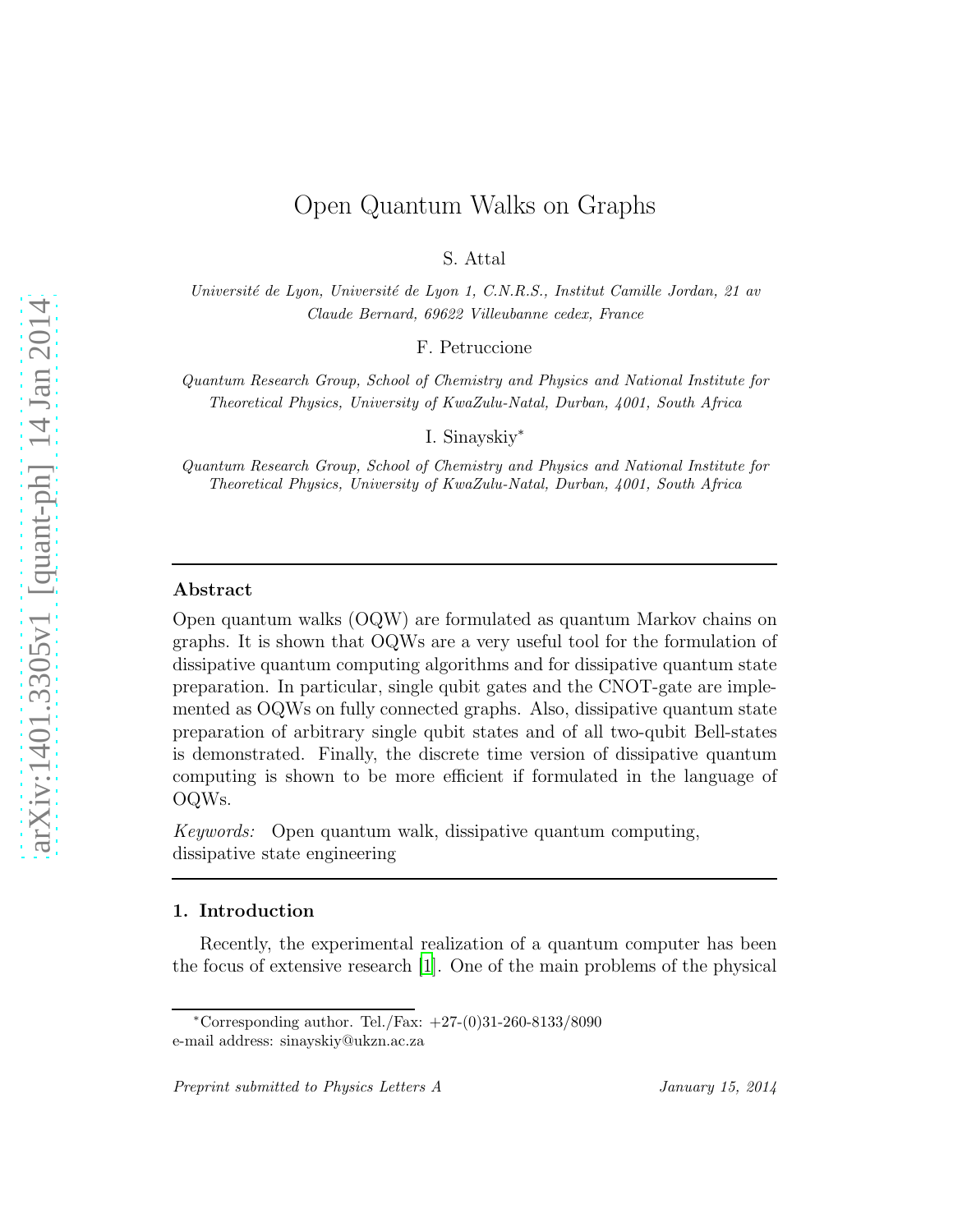implementation of well known quantum algorithms [\[2\]](#page-10-1) is the creation and manipulation of entanglement between qubits. Any physical system is subject to interaction with the environment, which inevitably leads to decoherence and dissipation [\[3\]](#page-10-2). One way to compensate for this destructive environmental influence in the unitary implementations of the quantum algorithms is to introduce error-correcting codes [\[4\]](#page-11-0). However, this approach treats the interaction with the environment as an effect the influence of which needs to be minimized.

A paradigm shift in looking for alternative strategies to realize quantum computers was induced with the theoretical prediction that dissipation can be used to create complex entangled states [\[5](#page-11-1)] and to perform universal quantum computation [\[6](#page-11-2)]. This fundamental change is based on the assumption that one can manipulate the coupling of a system to an environment in such a way that the system is driven towards a thermal state, which is the solution of a particular quantum computing task [\[6\]](#page-11-2) or a target state in quantum state engineering [\[5,](#page-11-1) [6\]](#page-11-2). The feasibility of this strategy was demonstrated by implementing dissipative quantum state engineering with ensembles of atoms [\[7\]](#page-11-3) and trapped ions [\[8](#page-11-4)].

Quantum algorithms for universal quantum computing are conveniently formulated in the language of quantum walks [\[9](#page-11-5)]. For example, a discrete time quantum walk implementation of the search algorithm on complex graphs has been shown to be more efficient than other known implementations of this quantum algorithm [\[10](#page-11-6)]. As for any other unitary implementation of quantum computing the efficiency of the quantum walk based realization decreases due to interaction with the environment. In view of the appeal of dissipative quantum computing it seems natural to formulate a dissipative version of the quantum walk so that algorithms for dissipative quantum computing and quantum state engineering are implemented efficiently. In other words, if dissipative quantum computing can make use of the interaction with the environment for performing universal quantum computation, can one introduce a framework which will use dissipative rather than unitary dynamics as a "driving force" of the quantum walk?

During the last few years attempts were made to take into account dissipation and decoherence in the description of quantum walks [\[11\]](#page-11-7). In these approaches decoherence is treated as an extra modification of the unitary quantum walk scheme, the effect of which needs to be minimized and eliminated. In fact, the general framework of quantum stochastic walks was proposed [\[12](#page-11-8)], which incorporates unitary and non-unitary effects of the quan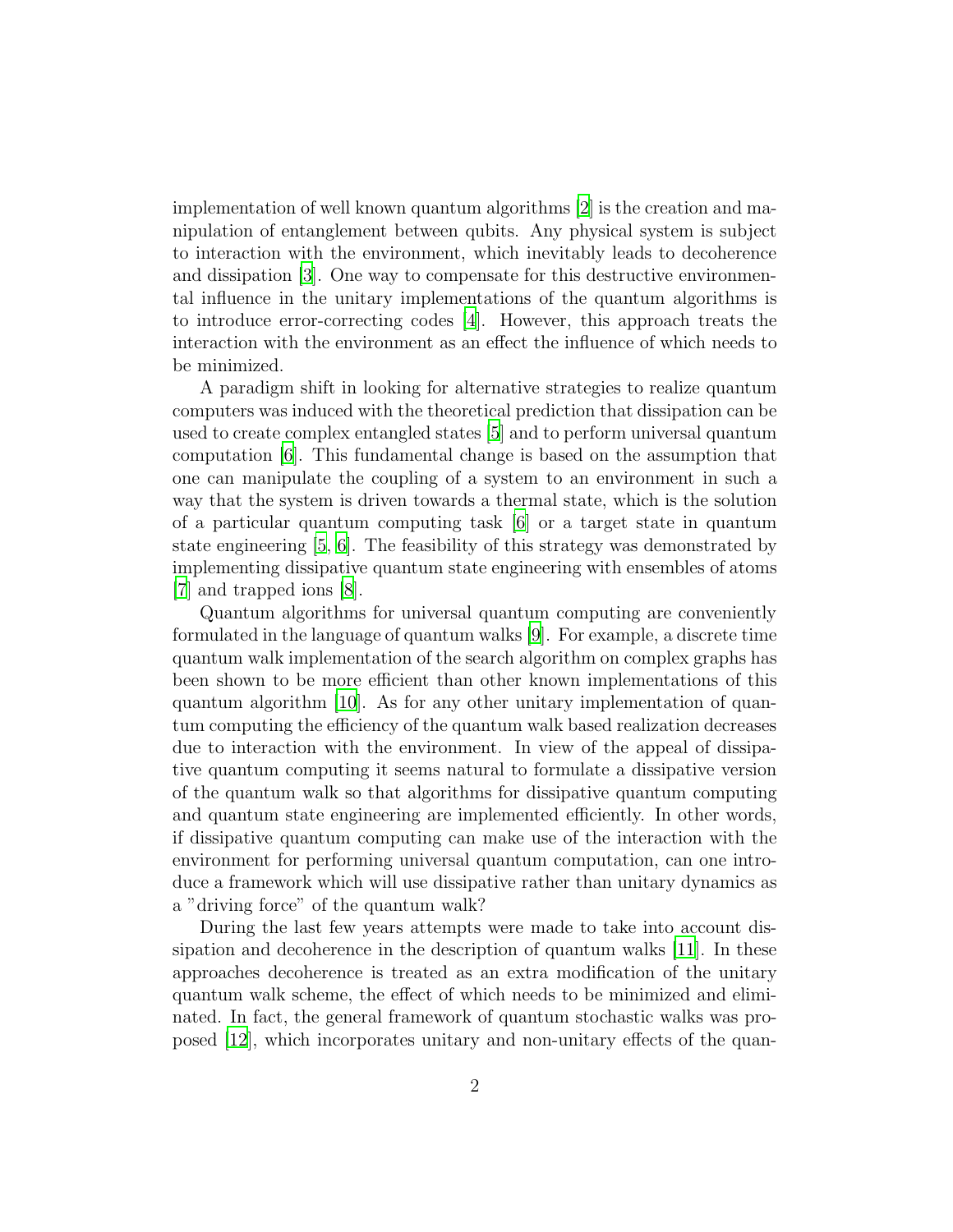tum Markovian dynamics. In particular, by adding extra decoherence in experimental realizations of quantum walks, the transition from quantum to classical random walks was observed [\[13](#page-11-9)].

Recently, a formalism for discrete time open quantum walks (OQW), which is exclusively based on the non-unitary dynamics induced by the environment was introduced [\[14\]](#page-12-0). OQWs are formulated in the language of quantum Markov chains [\[15](#page-12-1)] and rest upon the implementation of appropriate completely positive maps [\[3](#page-10-2), [16](#page-12-2)].

### 2. Formalism

To review briefly the formalism of OQWs, we consider a random walk on a set of nodes or vertices V with oriented edges  $\{(i, j) : i, j \in V\}$  as illustrated in Fig.  $1(a)$ . The number of nodes is considered to be finite or countable infinite. The space of states corresponding to the dynamics on the graph specified by the set of nodes  $V$  will be denoted by  $K = \mathbb{C}^V$  and has an orthonormal basis  $(|i\rangle)_{i\in\mathcal{V}}$ . The internal degrees of freedom of the quantum walker, e.g. the spin or *n*-energy levels, will be described by a separable Hilbert space  $H$  attached to each node of the graph. More concisely, any state of the quantum walker will be described on the direct product of the Hilbert spaces  $\mathcal{H} \otimes \mathcal{K}$ .

To describe the dynamics of the quantum walker, for each edge  $(i, j)$  we introduce a bounded operator  $B_j^i \in \mathcal{H}$ . This operator describes the change in the internal degree of freedom of the walker due to the shift from node  $j$ to node  $i$ . By imposing for each  $j$  that,

<span id="page-2-0"></span>
$$
\sum_{i} B_j^{i\dagger} B_j^{i} = I,\tag{1}
$$

we make sure, that for each vertex of the graph  $j \in V$  there is a corresponding completely positive map on the positive operators of  $\mathcal{H}$ :  $\mathcal{M}_j(\tau) =$  $\sum_i B^i_j \tau B^i_j$ <sup>†</sup>. Since the operators  $B_j^i$  act only on  $\mathcal H$  and do not perform transitions from node j to node i, an operator  $M_j^i \in \mathcal{H} \otimes \mathcal{K}$  can be introduced in the following form  $M_j^i = B_j^i \otimes |i\rangle\langle j|$ . It is clear that, if the condition expressed in Eq. [\(1\)](#page-2-0) is satisfied, then  $\sum_{i,j} M_j^{i^\dagger} M_j^i = 1$ . This latter condition defines a completely positive map for density matrices on  $\mathcal{H} \otimes \mathcal{K}$ , i.e.,

<span id="page-2-1"></span>
$$
\mathcal{M}(\rho) = \sum_{i} \sum_{j} M_j^i \rho M_j^{i^{\dagger}}.
$$
 (2)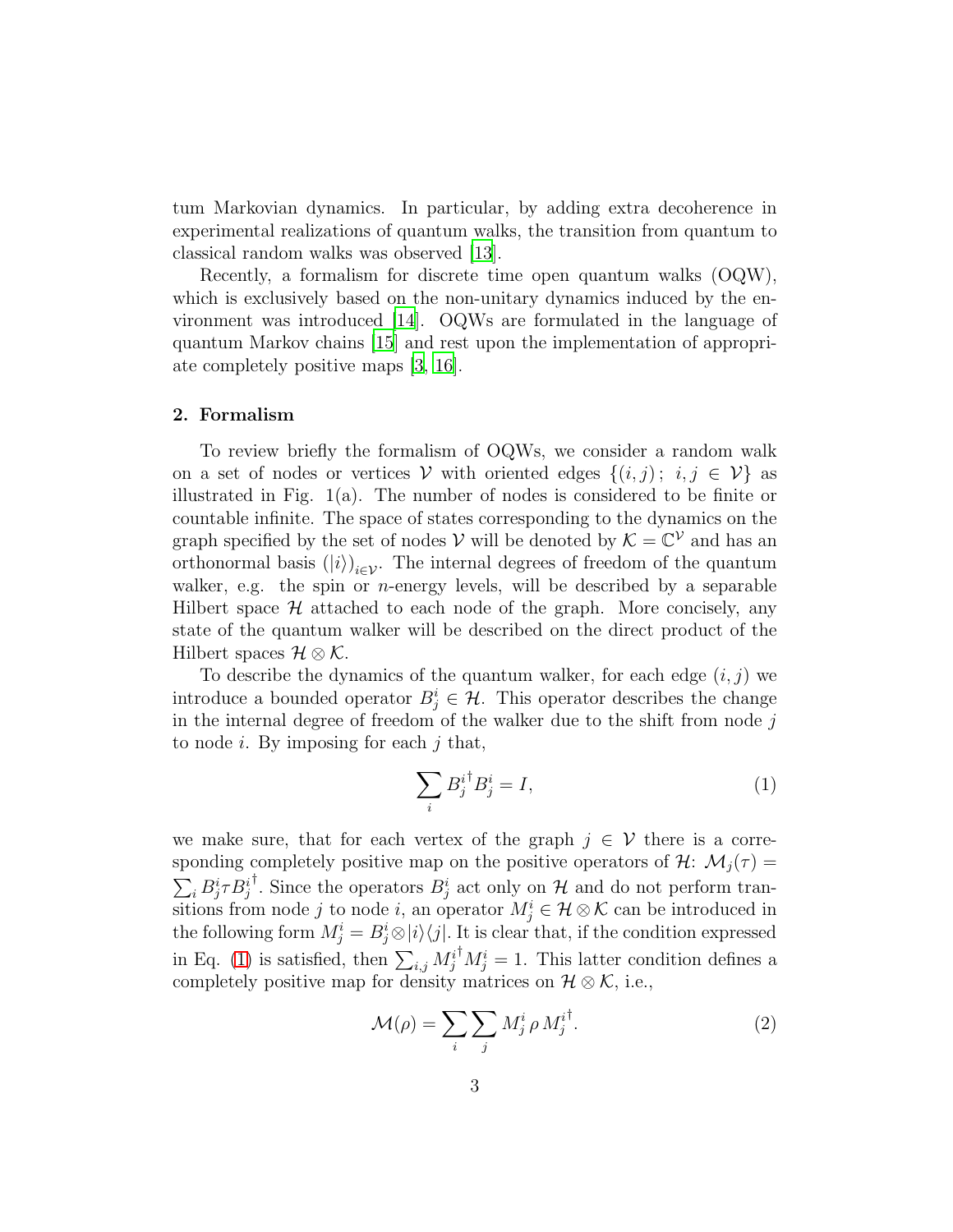

Figure 1: Schematic illustration of the formalism of the Open Quantum Walk. (a) The walk is realized on a graph with a set of vertices denoted by  $i, j, k \in \mathcal{V}$ . The operators  $B_i^j$  describe transitions in the internal degree of freedom of the "walker" jumping from node (i) to node (j). (b) The simplest non-trivial example of the OQW on the finite graph is a walk on a two-node network. In this case the walk is performed using four operators  $M_i^j(i, j = 1, 2)$ . In particular, the transitions between node 1 and node 2 are induced by the operators  $M_1^2 = B_1 \otimes |1\rangle\langle 2|$  and  $M_2^1 = B_2 \otimes |2\rangle\langle 1|$ ; the operators describing changes in internal degrees of freedom of the "walker", if the "walker" does not jump, are  $M_i^i = C_i \otimes |i\rangle\langle i|, (i = 1, 2).$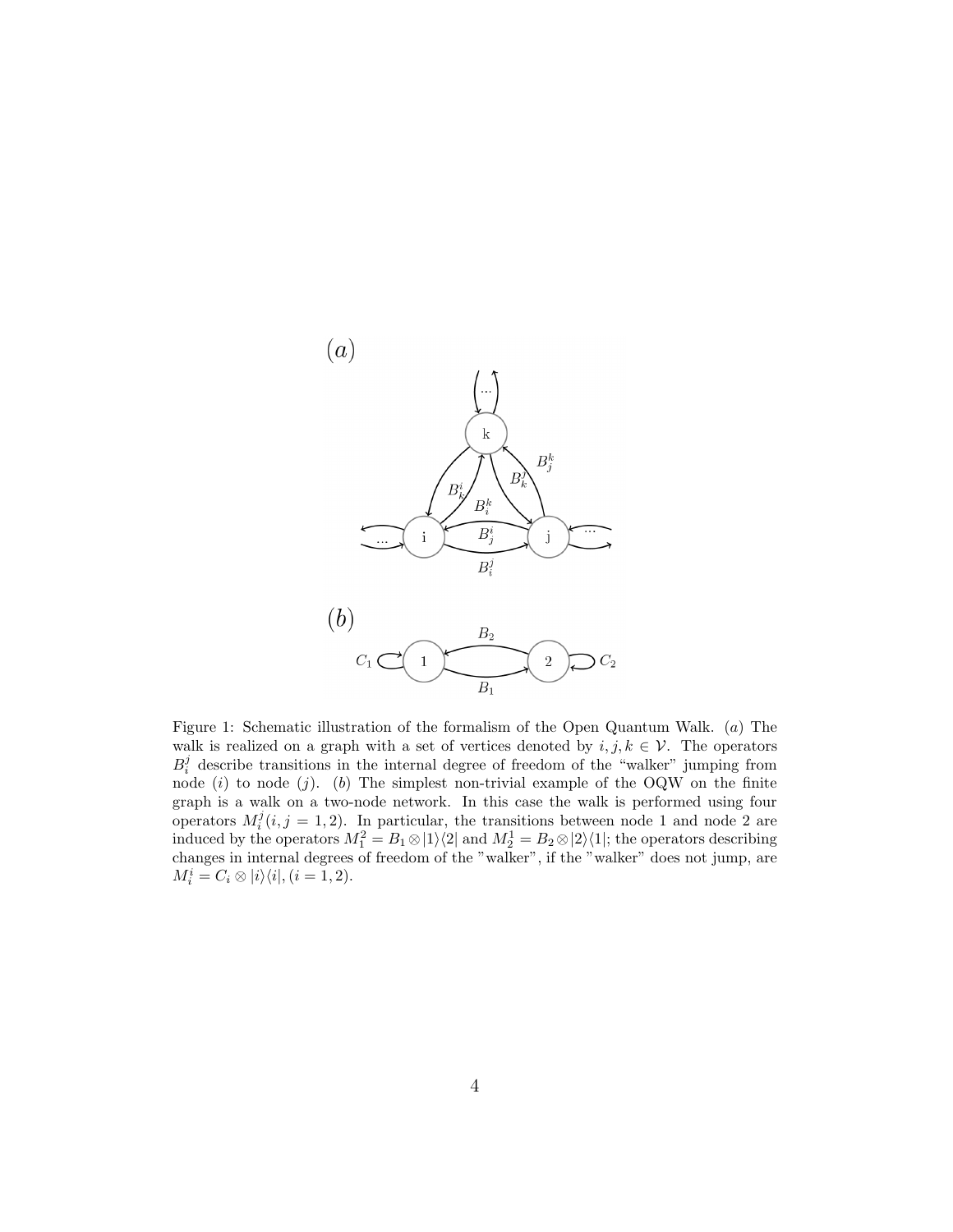The above map defines the discrete time open quantum walk (OQW). For an arbitrary initial state the density matrix  $\sum_{i,j} \rho_{i,j} \otimes |i\rangle\langle j|$  will take a diagonal form after just one step of the open quantum walk. By the direct insertion of an arbitrary initial condition in Eq. [\(2\)](#page-2-1) we get

$$
\mathcal{M}\left(\sum_{k,m}\rho_{k,m}\otimes|k\rangle\langle m|\right) = \sum_{i,j,k,m}B_{j}^{i}\otimes|i\rangle\langle j|\ (\rho_{k,m}\otimes|k\rangle\langle m|)\ B_{j}^{i^{\dagger}}\otimes|j\rangle\langle i|
$$

$$
= \sum_{i,j,k,m}B_{j}^{i}\rho_{k,m}B_{j}^{i^{\dagger}}\otimes|i\rangle\langle i|\delta_{j,k}\delta_{j,m}
$$

$$
= \sum_{i}\left(\sum_{j}B_{j}^{i}\rho_{j,j}B_{j}^{i^{\dagger}}\right)\otimes|i\rangle\langle i|.
$$
 (3)

Hence, we will assume that the initial state of the system has the form  $\rho = \sum_i \rho_i \otimes |i\rangle\langle i|$ , with  $\sum_i \text{Tr}[\rho_i] = 1$ . It is straightforward to give an explicit formula for the iteration of the OQW from step n to step  $n + 1$ :  $\rho^{[n+1]} \;=\; \mathcal{M}(\rho^{[n]}) \;=\; \sum_i \rho^{[n+1]}_i \otimes \; |i\rangle\langle i|, \; \text{where} \; \; \rho^{[n+1]}_i \;=\; \sum_j B^i_j \rho^{[n]}_j B^i_j$ † . This iteration formula gives a clear physical meaning to the mapping  $\mathcal{M}$ : the state of the system on site  $i$  is determined by the conditional shift from all connected sites j, which are defined by the explicit form of the operators  $B_j^i$ . Also, one can see that  $\text{Tr}[\rho^{[n+1]}] = \sum_i \text{Tr}[\rho_i^{[n+1]}]$  $[i^{n+1}] = 1$ . Generic properties of OQWs have been discussed in [\[14\]](#page-12-0).

As a first illustration of the application of the formalism of open quantum walks we consider the walk on a 2-node graph (see Fig. 1b). To be specific, the transition operators are  $M_1^2 = B_1 \otimes |1\rangle\langle 2|$  and  $M_2^1 = B_2 \otimes |2\rangle\langle 1|$  and the operators describing changes in internal degrees of freedom of the "walker", if the "walker" does not jump, are  $M_i^i = C_i \otimes |i\rangle\langle i|, (i = 1, 2)$ . In this case for each node  $(i = 1, 2)$  we have:

$$
B_i^{\dagger} B_i + C_i^{\dagger} C_i = I. \tag{4}
$$

The state  $\rho^{[n]}$  of the walker after *n* steps is given by,

$$
\rho^{[n]} = \rho_1^{[n]} \otimes |1\rangle\langle 1| + \rho_2^{[n]} \otimes |2\rangle\langle 2|,\tag{5}
$$

where the particular form of the  $\rho_i^{[n]}$  $i^{[n]}$   $(i = 1, 2)$  is found by recursion,

$$
\rho_1^{[n]} = C_1 \rho_1^{[n-1]} C_1^{\dagger} + B_2 \rho_2^{[n-1]} B_2^{\dagger}, \n\rho_2^{[n]} = C_2 \rho_1^{[n-1]} C_2^{\dagger} + B_1 \rho_2^{[n-1]} B_1^{\dagger}.
$$
\n(6)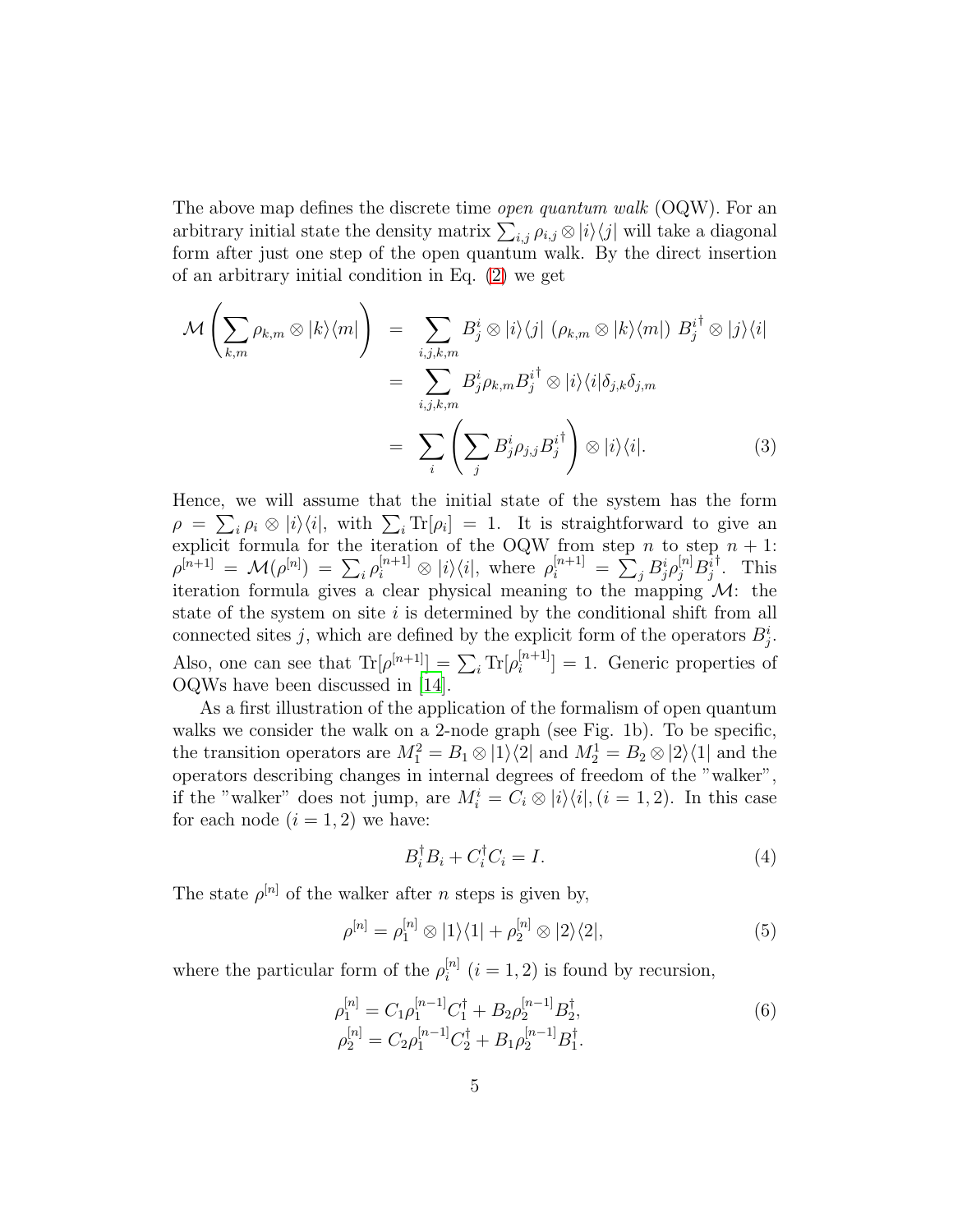

<span id="page-5-0"></span>Figure 2: Open quantum walk on  $\mathbb{Z}$ . (a) A schematic representation of the OQW on  $\mathbb{Z}$ : all transitions to the right are induced by the operator  $B_i^{i+1} \equiv B$ , while all transitions to the left are induced by the operator  $B_i^{i-1} \equiv C$  (see Eq. [\(7\)](#page-6-0)); Figures (b)-(e) show the occupation probability distribution for the "walker" with the initial state  $I_2/2\otimes|0\rangle\langle0|$  and transition operators given by Eq. [\(7\)](#page-6-0) after 10, 20, 50 and 100 steps, respectively. Two distinctive behaviors of the walker are observed: a Gaussian wave-packet moving slowly to the left (dots) and a deterministic trapped state propagating to the right at a speed of 1 in units of cells per time step (cross).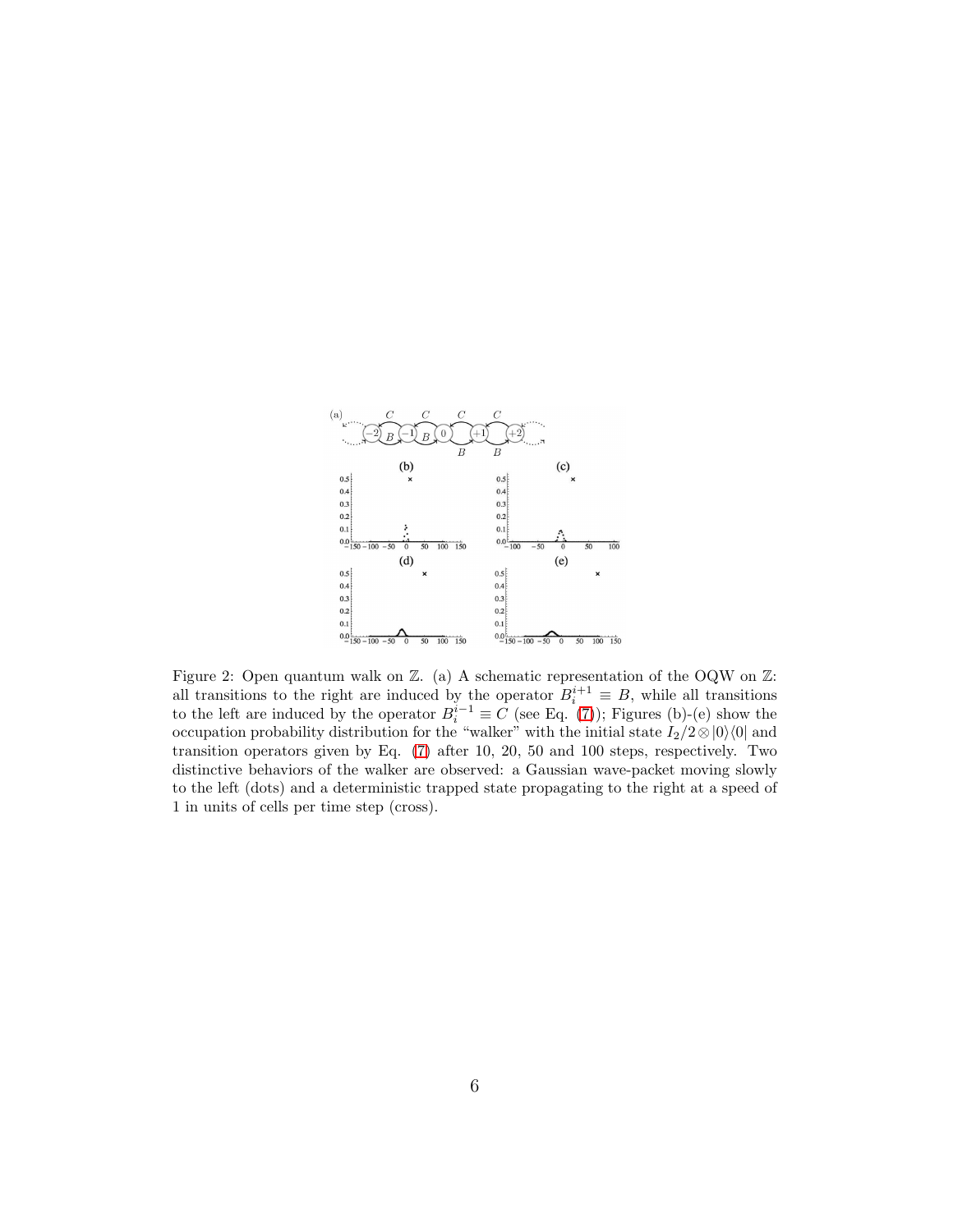Next we consider an open quantum walk on the line. The situation is depicted in Fig. [2](#page-5-0) (a). For this simple one-dimensional walk, the only nonzero transitions out of cell *i* are given by operators of the form  $B_i^{i+1} \equiv B$ and  $B_i^{i-1} \equiv C$ . Obviously, the operators B and C satisfy the condition  $B^{\dagger}B + C^{\dagger}C = I$ , as imposed in Eq. [\(1\)](#page-2-0). Assuming the initial state of the system to be localized on site 0, i.e.,  $\rho_0 = \rho \otimes |0\rangle\langle 0|$ , after one step the system will jump to sites  $\pm 1$  so that the new density matrix will be  $\rho^{[1]} = B \rho B^{\dagger} \otimes |1\rangle\langle 1| + C\rho C^{\dagger} \otimes |-1\rangle\langle -1|$ . The procedure can easily be iterated. In Figs.  $2(b)-(e)$  we show the probability to find a "walker" on a particular lattice site for different numbers of steps. For this simulation we have chosen the transition matrices  $B$  and  $C$  as follows,

<span id="page-6-0"></span>
$$
B = \sin \theta |-\rangle \langle -| + | + \rangle \langle +|, \quad C = \cos \theta |-\rangle \langle -|, \tag{7}
$$

and  $\cos \theta = 4/5$ . One can see that already after 10 steps, there are two distinctive behaviors of the "walker". The first is a Gaussian wave-packet moving slowly to the left and the second one is a completely deterministic trapped state propagating to the right at a speed of 1 in units of cells per time step. Interestingly, the state of the "walker" in the "soliton like" part is given by  $\frac{1}{2}$ |+ $\rangle$  $\langle$ +|, while in the other, Gaussian part is given by the  $p_n$ |- $\rangle$  $\langle$ -|, where, of course  $|+\rangle$  and  $|+\rangle$  states are defined as  $|\pm\rangle = (|0\rangle \pm |1\rangle)/\sqrt{2}$  and  $p_n$  is the probability to find the "walker" on the site n. Even this simple example demonstrates a remarkable dynamical richness of OQW. Further examples of  $OQW$  on  $\mathbb Z$  which show a behavior distinct from the classical random walk and the unitary quantum walk can be found in [\[14\]](#page-12-0).

#### 3. OQW for dissipative quantum computing and state engineering

To motivate the potential of the suggested approach for the formulation of quantum algorithms for dissipative quantum computing and quantum state engineering we consider the example of an OQW on the 2-node fully connected graph in Fig. 1 (b). This example, will show that it is possible to implement all single-qubit gates and the CNOT-gate in the language of the suggested formalism. To be specific, in order to realize an X-gate with OQWs we prepare the system in some initial state  $|\psi_0\rangle$  in node 1 and we will read the result of the computation in the node 2 (See Fig.  $1(b)$ ). If we choose  $B_1 = \sqrt{p}X, C_1 = \sqrt{q}I_2, B_2 = \sqrt{q}X$  and  $C_2 = \sqrt{p}I_2$ , where p and q are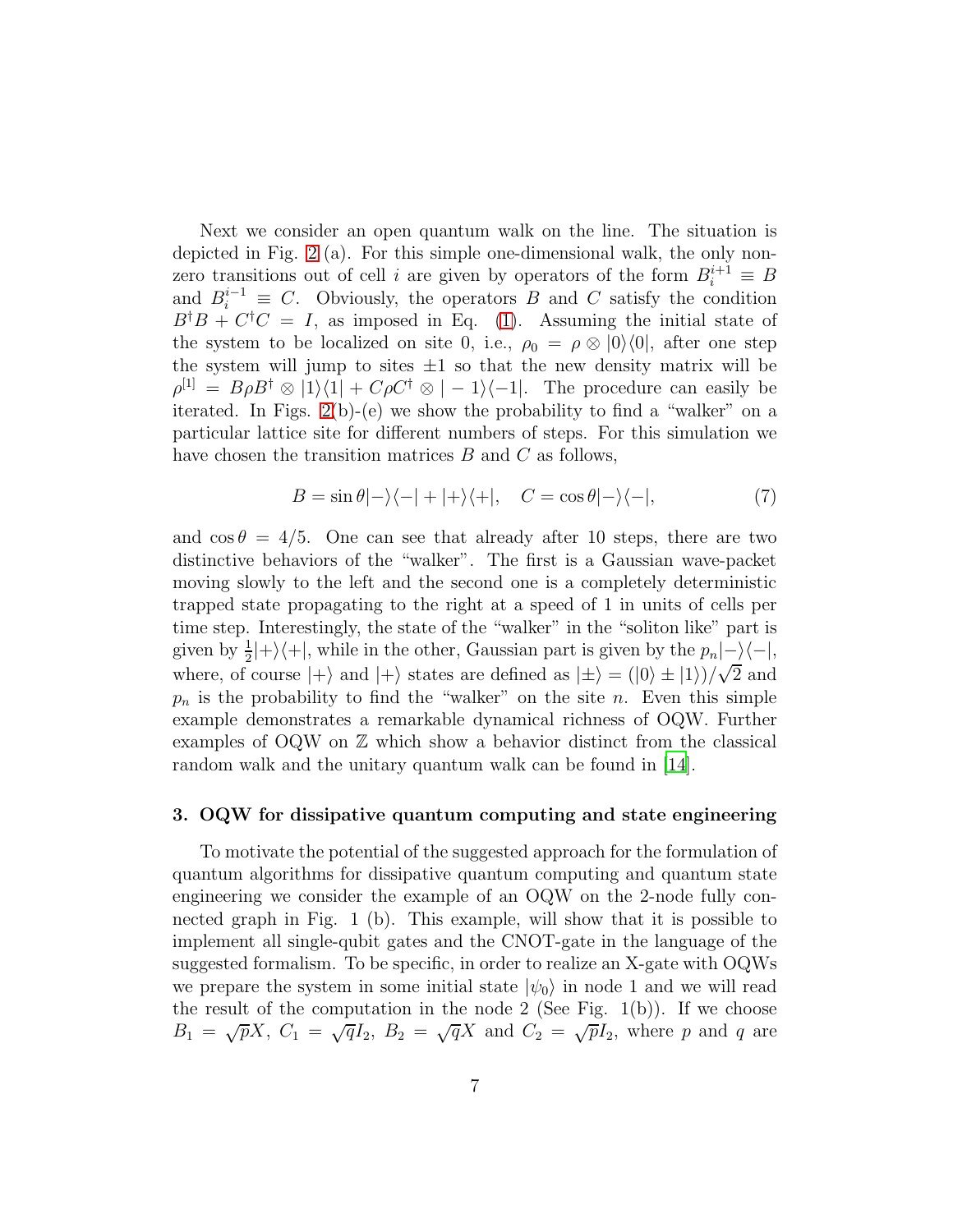

Figure 3: OQW preparation of the Bell-states of two qubits. A generic OQW walk on a 4-node graph is decomposed in two walks on two-nodes graphs: "left-right" and "downup" walks. For an initial unpolarized state of two-qubits on any nodes  $\rho_0 = \frac{1}{4} I_4 \otimes |i\rangle\langle i|$ the corresponding Bell-pairs are obtained by measuring the position of the walkers after performing the OQW.

positive constants such that  $p + q = 1$ , then the stationary state of this walk will have the following form  $\rho_{SS} = q|\psi_0\rangle \langle \psi_0| \otimes |1\rangle \langle 1| + pX|\psi_0\rangle \langle \psi_0| X \otimes |2\rangle \langle 2|$ . Therefore, the OQW on this graph realizes the X-gate with probability  $p$ upon read-out of the presence of the "walker" in node 2. In a similar way, in order to implement the CNOT-gate we initially place two "walkers" in node 1. We choose  $B_1 = \sqrt{p}U_{CNOT}$ ,  $C_1 = \sqrt{q}I_4$ ,  $B_2 = \sqrt{q}U_{CNOT}$  and  $C_2 = \sqrt{p}I_4$ and if the presence of both "walkers" is measured in the node 2 then the OQW realized the CNOT-gate with probability p.

On the same 2-node network we can also implement dissipative state preparation (see Fig.  $1(b)$ ). To this end, we consider trivial transition matrices on the node 1, i.e.,  $B_1 = C_1 = I_2/\sqrt{2}$  and non-unitary transition matrices on the node 2, i.e.,  $B_2 = \sqrt{p} |\psi^{(1)}\rangle\langle \psi^{(2)}|$  and  $C_2 = \sqrt{q} |\psi^{(2)}\rangle\langle \psi^{(2)}| +$  $|\psi^{(1)}\rangle\langle\psi^{(1)}|$ , where p and q are positive constants such that  $p + q = 1$ ,  $|\psi^{(1)}\rangle = (\cos \alpha, \sin \alpha e^{-i\beta})^{\dagger}$  and  $|\psi^{(2)}\rangle = (-\sin \alpha, \cos \alpha e^{-i\beta})^{\dagger}$ . With this choice an arbitrary initial state will converge to a unique steady state, namely  $\rho_f = |\psi^{(1)}\rangle\langle\psi^{(1)}| \otimes |2\rangle\langle 2|$ . The probability of detecting the system in the steady state after 2m steps of the walk is given by  $P_{SS} \sim 1 - \rho_{22}^{(1)}(0)/4^m (\rho_{11}^{(1)}(0) + \rho_{11}^{(2)}(0))$ [min $(1/4, q)$ ]<sup>*m*</sup>, where  $\rho_{jj}^{(i)}(0)$  are the elements of the initial density matrix of the system,  $\rho_{jj}^{(i)}(0) = \langle i, \psi^{(j)} | \rho(0) | i, \psi^{(j)} \rangle$ .

OQWs on more complex graphs allow the dissipative preparation of entangled multi-qubit states. With two "walkers" on a 4-node network (see Fig. 3) we can prepare all two-qubits Bell-states. In this particular case, the OQW can be decomposed in a combination of two walks on two inde-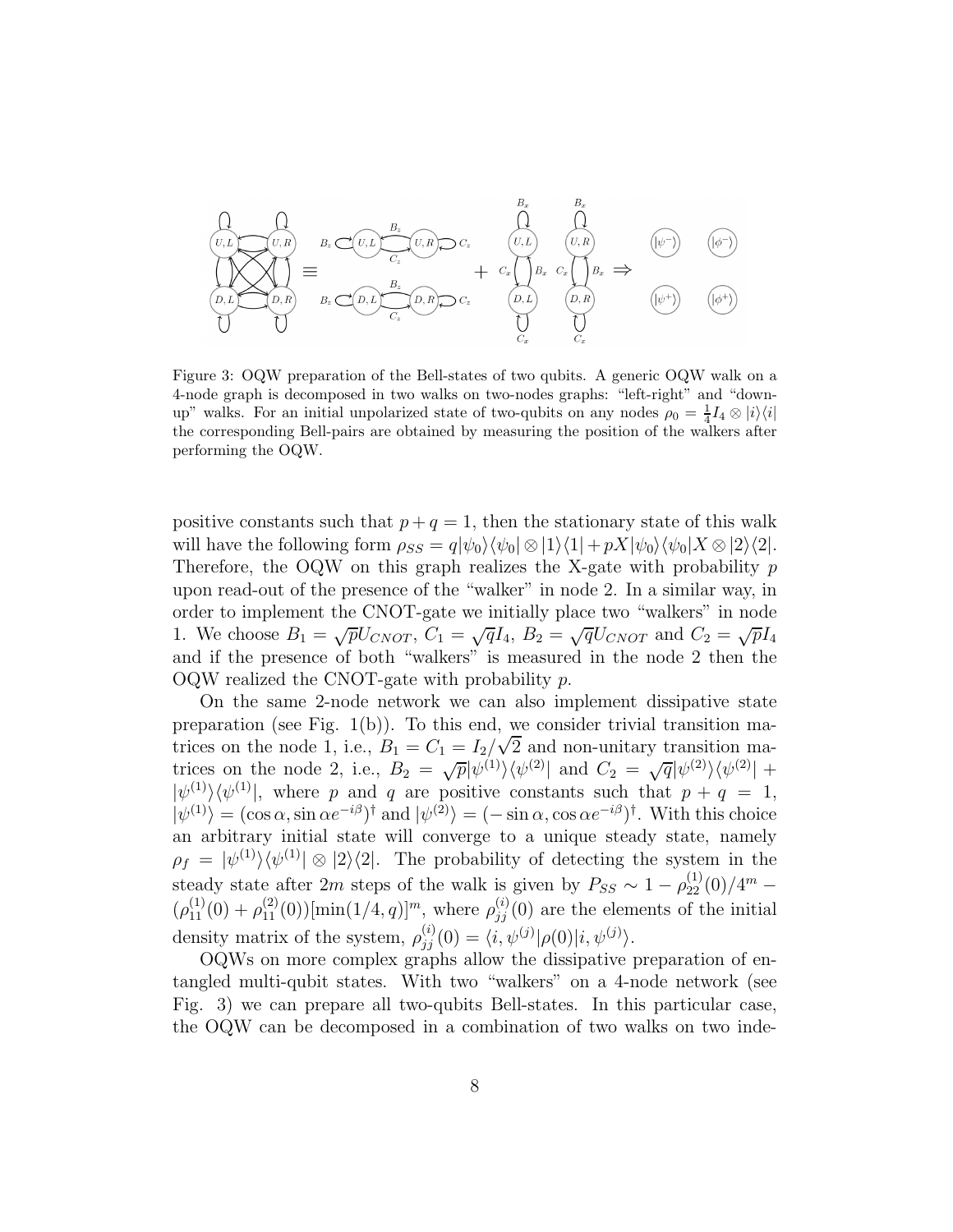

Figure 4: Efficient transport with Open Quantum Walk. Fig. (a): a scheme of the chain of the N nodes with neighbor-neighbor interaction. Fig. (b): occupation probability distribution as a function of time and lattice sites. The initial state of the walker is localized in the first node and given by  $\rho_0 = \frac{1}{2} I_2 \otimes |1\rangle\langle 1|$ .

pendent 2-node networks. The first "walker" moves up and down, while the second one moves left and right (see Fig.3). We choose the transition operators to be  $B_z = \frac{1}{2}$  $\frac{1}{2}(I - Z_1 Z_2), C_z = \frac{1}{2}$  $\frac{1}{2}(I + Z_1 Z_2), B_x = \frac{1}{2}$  $\frac{1}{2}(I - X_1 X_2)$ and  $C_x = \frac{1}{2}$  $\frac{1}{2}(I + X_1 X_2)$ , where  $X_i$  and  $Z_i$  denotes Pauli matrices acting on the corresponding qubit  $i$   $(i = 1, 2)$ . Starting with "walkers" initially in an unpolarized state in any node, i.e.  $\rho_0 = \frac{1}{4}$  $\frac{1}{4}I_4 \otimes |j\rangle\langle j|$ , the OQW will converge to a state  $\rho = \frac{1}{4}$  $\frac{1}{4}|\psi^-\rangle\langle\psi^-|\otimes|U,L\rangle\langle U,L|+\frac{1}{4}$  $\frac{1}{4}|\phi^-\rangle\langle\phi^-|\otimes|U,R\rangle\langle U,R|+$ 1  $\frac{1}{4}|\psi^{+}\rangle\langle\psi^{+}|\otimes|D,L\rangle\langle D,L|+\frac{1}{4}$  $\frac{1}{4}|\phi^{+}\rangle\langle\phi^{+}|\otimes|D,R\rangle\langle D,R|$ . This means that measuring the position of the "walkers" will determine corresponding Bell-state of their internal degrees of freedom [\[17](#page-12-3)].

Another application of the OQWs is a description of a dissipatively driven quantum bus between computational quantum registers. To this end we consider a chain of nodes (see Fig.  $4(a)$ ). Initially, the first node of the chain is in the exited state, so that  $\rho_0 = \frac{1}{2}$  $\frac{1}{2}I_2 \otimes |1\rangle\langle 1|$ . To be specific, we chose transition operators B and C as follows,  $B = \sqrt{p} |\psi^{(1)}\rangle \langle \psi^{(2)}|$ chose transition operators *B* and *C* as follows,  $B = \sqrt{p} |\psi^{(1)}\rangle \langle \psi^{(2)}|$  and  $C = \sqrt{q} |\psi^{(2)}\rangle \langle \psi^{(2)}| + |\psi^{(1)}\rangle \langle \psi^{(1)}|$ . It is very interesting to note that in this case the state  $|\psi^{(1)}\rangle$  propagates through the chain with velocity almost equal to 1 (in units of cells per time step): the initial excitation in node (1) is completely transferred to the last node  $(N)$  in N+2 steps. In Fig. 4 (b) we consider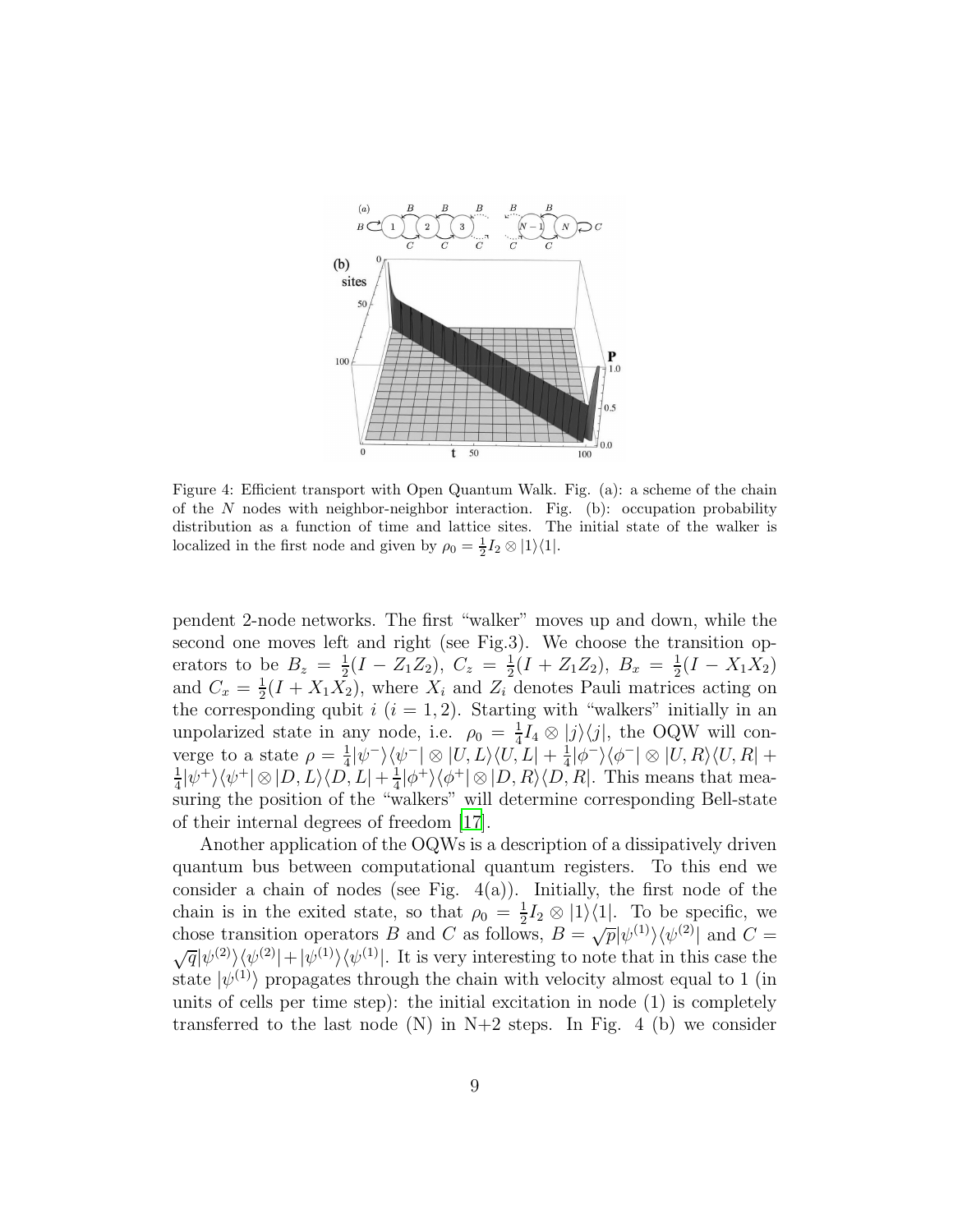$$
\sqrt{\lambda}U_1^{\dagger} \sqrt{\lambda}U_2^{\dagger} \sqrt{\lambda}U_T^{\dagger}
$$
\n
$$
\sqrt{\lambda}U_0 \subset \bigcirc \qquad \qquad \underbrace{\qquad \qquad }_{\sqrt{\omega}U_1} \underbrace{\qquad \qquad }_{\sqrt{\omega}U_2} \underbrace{\qquad \qquad }_{\sqrt{\omega}U_T} \underbrace{\qquad \qquad }_{\sqrt{\omega}U_T} \underbrace{\qquad \qquad }_{\sqrt{\omega}U_T} \quad \qquad \qquad \qquad \qquad \qquad \qquad }_{\sqrt{\omega}U_T}
$$

Figure 5: OQW formulation of dissipative quantum computing (DQC). The initial state is prepared in the time-register 0. After performing the OQW, the results of the algorithm can be readout from the time-register  $N$ . The internal state of the "walker" in the register T will be given by  $|\psi_T\rangle = U_T \dots U_1 |\psi_0\rangle$ . The positive constants  $\omega$  and  $\lambda$  satisfy  $\omega + \lambda = 1$ .

a 100 node chain with  $\sqrt{p} = 4/5$ ,  $|\psi^{(1)}\rangle = |+\rangle$ ,  $|\psi^{(2)}\rangle = |-\rangle$  and show that the initial excitation reaches the final node (100) in 102 steps. The high performance of transport of excitations in the OQW formalism opens up new avenues of research into the understanding of quantum efficiency in open systems.

OQWs include the discrete time version of the dissipative quantum computing  $(DQC)$  introduced by Verstraete *et al.* [\[6](#page-11-2)]. In the original setup a linear chain of time registers is considered and the initial state is prepared in the time register 0. A quantum computation is performed by the dissipative evolution of the system into its unique steady state  $\rho = \frac{1}{T}$  $\frac{1}{T+1}\sum_t |\psi_t\rangle\langle\psi_t| \otimes |t\rangle\langle t|$ [\[6](#page-11-2)]. The result of the quantum computation can be read-out by measuring the state of the system in the last time register  $T$  which is given by  $|\psi_T\rangle = U_T U_{T-1} \dots U_2 U_1 |\psi_0\rangle$ , where  $\{U_t\}_{t=1}^T$  is an appropriate sequence of unitary operators [\[6](#page-11-2)]. The probability of a successful read-out is  $1/(T+1)$ . A discrete time version of DQC can be realized as an OQW on a linear chain of time registers (Fig. 5) by choosing the transition operators as it is shown in Fig. 5 and constants  $\omega = \lambda = 1/2$ . However, with the same number of steps in the OQW formulation of DQC the probability of successful read-out can be increased arbitrarily close to one. In order to understand this dramatic improvement in efficiency we recall that in the original DQC formulation the probability of read-out of the final state is determined by the form of "jumping" operators between time registers, i.e.,  $L_t = U_t \otimes |t\rangle\langle t+1| + U_t^{\dagger} \otimes |t+1\rangle\langle t|$ . The probability to "jump" forward and backward in the time register is the same. In the OQW formulation of the DQC we have the freedom of choosing  $\omega > \lambda$  which induces the steady state of the OQW with probability of read-out of the final state between  $1/(T+1)$  and 1.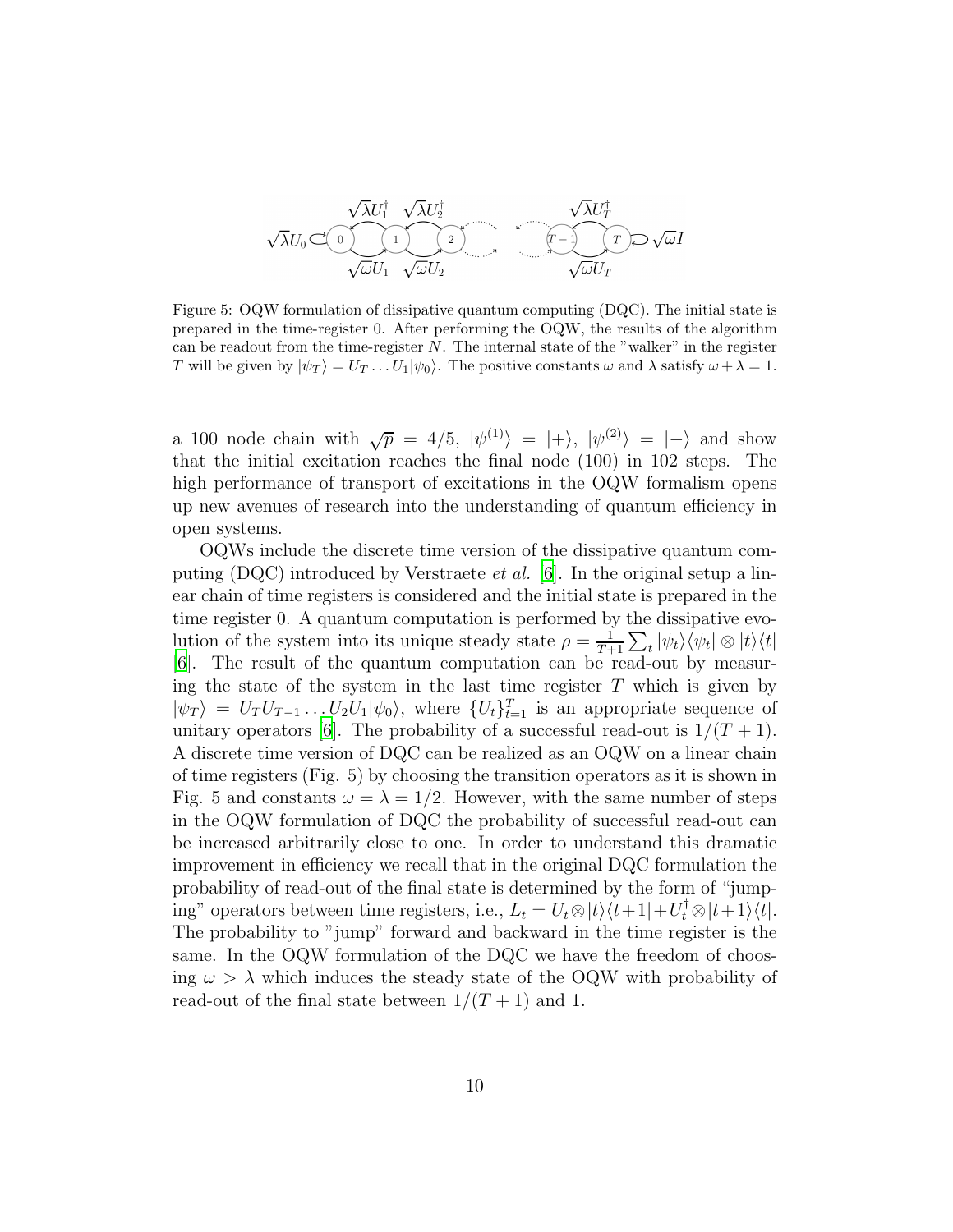### 4. Conclusion

In conclusion, we have shown that the recently introduced formalism of OQWs is a very useful tool for the formulation of dissipative quantum computing algorithms and for dissipative quantum state preparation. OQWs are to dissipative quantum computing what Hadamard quantum walks are to circuit based quantum computing. In particular, we have shown OQW implementation of circuit and dissipative models of quantum computing. Remarkably, the OQW discretisation of dissipative quantum computing increases the probability of successful implementation of the quantum algorithm with respect to the original formulation. It is to be expected, that OQWs will lead to the optimal formulation of certain classes of quantum algorithms. Furthermore, we have indicated that OQW can be used to explain non-trivial highly efficient transport phenomena not only in linear but also in more complex topologies of the underlying graphs. This implies that OQW as quantum walks which are driven by dissipation and decoherence are one of the candidates for understanding the remarkable transport efficiency in photosynthetic complexes [\[18\]](#page-12-4). We expect the potential of this framework to be soon revealed in the realms of quantum computing and quantum biology.

#### Acknowledgements

This work is based upon research supported by the South African Research Chair Initiative of the Department of Science and Technology and National Research Foundation. Work supported by ANR project "HAM-MARK" N◦ ANR-09-BLAN-0098-01

## References

- <span id="page-10-0"></span>[1] T. D. Ladd et al., Nature (London) 464, 45 (2010).
- <span id="page-10-1"></span>[2] A.M. Childs, W. van Dam, Rev. Mod. Phys., 82,1 (2010); M. Mosca, Quantum algoritms, Encyclopedia of Complexity and Systems Science, Springer, New York (2011), pp. 7088-7118.
- <span id="page-10-2"></span>[3] H.-P. Breuer and F. Petruccione, The Theory of Open Quantum Systems (Oxford University Press, 2002).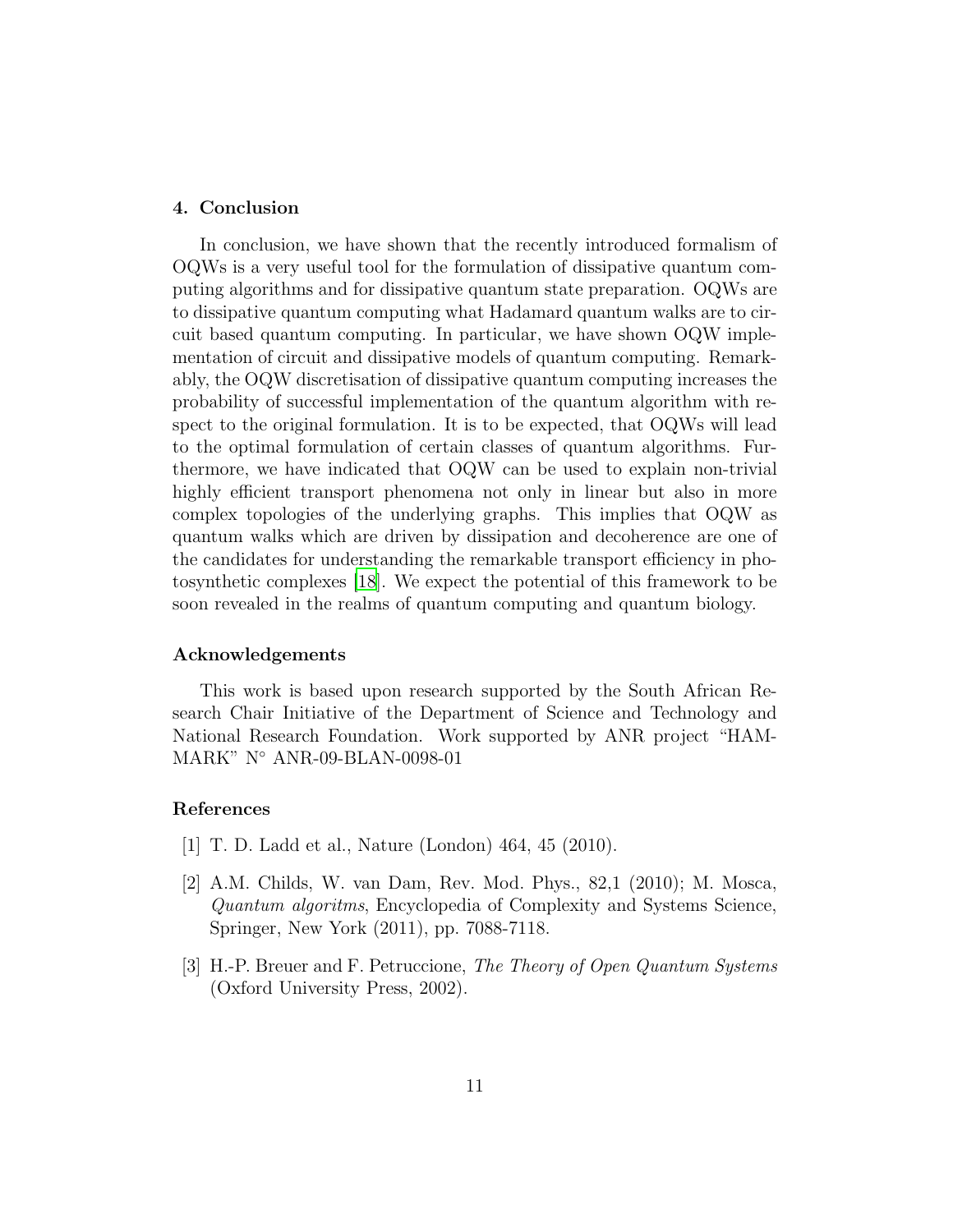- <span id="page-11-0"></span>[4] M. Grassl, M. Rötteler, *Quantum Error Correction and Fault Tolerant* Quantum Computing, Encyclopedia of Complexity and Systems Science, Springer, New York, (2011), pp. 7324-7342.
- <span id="page-11-1"></span>[5] S. Diehl et al., Nature Phys. 4, 878 (2008); G. Vacanti and A. Beige, New J. Phys. 11, 083008 (2009); B. Kraus et al., Phys. Rev. A 78, 042307 (2008); M. J. Kastoryano, F. Reiter, and A. S. Sørensen, Phys. Rev. Lett. 06, 090502 (2011).
- <span id="page-11-2"></span>[6] F. Verstraete, M. M. Wolf, and J. I. Cirac, Nature Phys. 5, 633 (2009).
- <span id="page-11-3"></span>[7] H. Krauter et al., [arXiv:1006.4344.](http://arxiv.org/abs/1006.4344)
- <span id="page-11-4"></span>[8] J.T. Barreiro et al., Nature 470, 486 (2011).
- <span id="page-11-5"></span>[9] A. M. Childs, Phys. Rev. Lett, 102, 180501 (2009); S. Venegas-Andraca, Quantum Walks for Computer Scientists, Morgan and Claypool, San Rafael, CA, (2008).
- <span id="page-11-6"></span>[10] A. Ambainis, J. Kempe, and A. Rivosh. Coins make quantum walks faster. In Proc. 16th ACM-SIAM Symp. on Discrete Algorithms  $(SODA)$ , pp. 1099 - 1108 (2005).
- <span id="page-11-7"></span>[11] V. Kendon, Math. Struct. Comput. Sci. 17, 1169 (2007); D. Ellinas and I. Smyrnakis, Phys. Rev. A 76, 022333 (2007); T. A. Brun, H. A. Carteret, and A. Ambainis, Phys. Rev. Lett. 91, 130602 (2003); A. Romanelli, R. Siri, G. Abal, A. Auyuanet, and R. Donangelo, Physica A 347, 137 (2005); P. Love and B. Boghosian, Quant. Info. Proc. 4, 335 (2005); R. Srikanth, S. Banerjee, C.M. Chandrashekar, Phys. Rev. A 81, 062123  $(2010);$ V. Kendon and B. Tregenna, Phys. Rev. A 67, 042315 (2003).
- <span id="page-11-8"></span>[12] J. D. Whitfield, C. A. Rodríguez-Rosario, A. Aspuru-Guzik, Phys. Rev. A 81, 022323 (2010).
- <span id="page-11-9"></span>[13] D. Shapira et al., Phys. Rev. A68, 062315 (2003); D. Pandey, N. Satapathy, M. S. Meena, and H. Ramachandran, Phys. Rev. A 84, 042322 (2011);